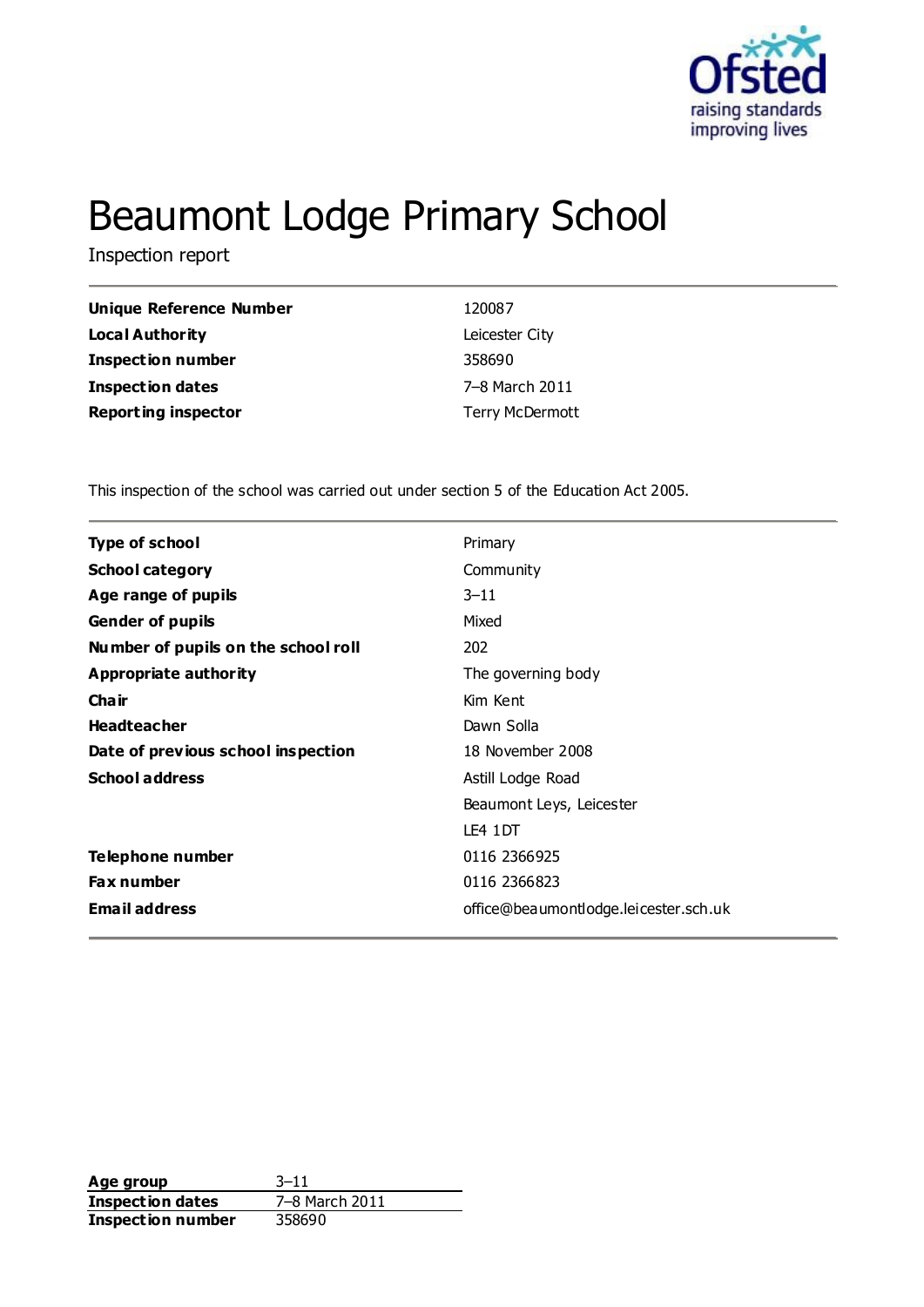The Office for Standards in Education, Children's Services and Skills (Ofsted) regulates and inspects to achieve excellence in the care of children and young people, and in education and skills for learners of all ages. It regulates and inspects childcare and children's social care, and inspects the Children and Family Court Advisory Support Service (Cafcass), schools, colleges, initial teacher training, work-based learning and skills training, adult and community learning, and education and training in prisons and other secure establishments. It assesses council children's services, and inspects services for looked after children, safeguarding and child protection.

Further copies of this report are obtainable from the school. Under the Education Act 2005, the school must provide a copy of this report free of charge to certain categories of people. A charge not exceeding the full cost of reproduction may be made for any other copies supplied.

If you would like a copy of this document in a different format, such as large print or Braille, please telephone 0300 123 4234, or email **[enquiries@ofsted.gov.uk](mailto:enquiries@ofsted.gov.uk)**.

You may copy all or parts of this document for non-commercial educational purposes, as long as you give details of the source and date of publication and do not alter the documentation in any way.

To receive regular email alerts about new publications, including survey reports and school inspection reports, please visit our website and go to 'Subscribe'.

Royal Exchange Buildings St Ann's Square Manchester M2 7LA T: 0300 123 4234 Textphone: 0161 618 8524 E: **[enquiries@ofsted.gov.uk](mailto:enquiries@ofsted.gov.uk)**

W: **[www.ofsted.gov.uk](http://www.ofsted.gov.uk/)**

© Crown copyright 2011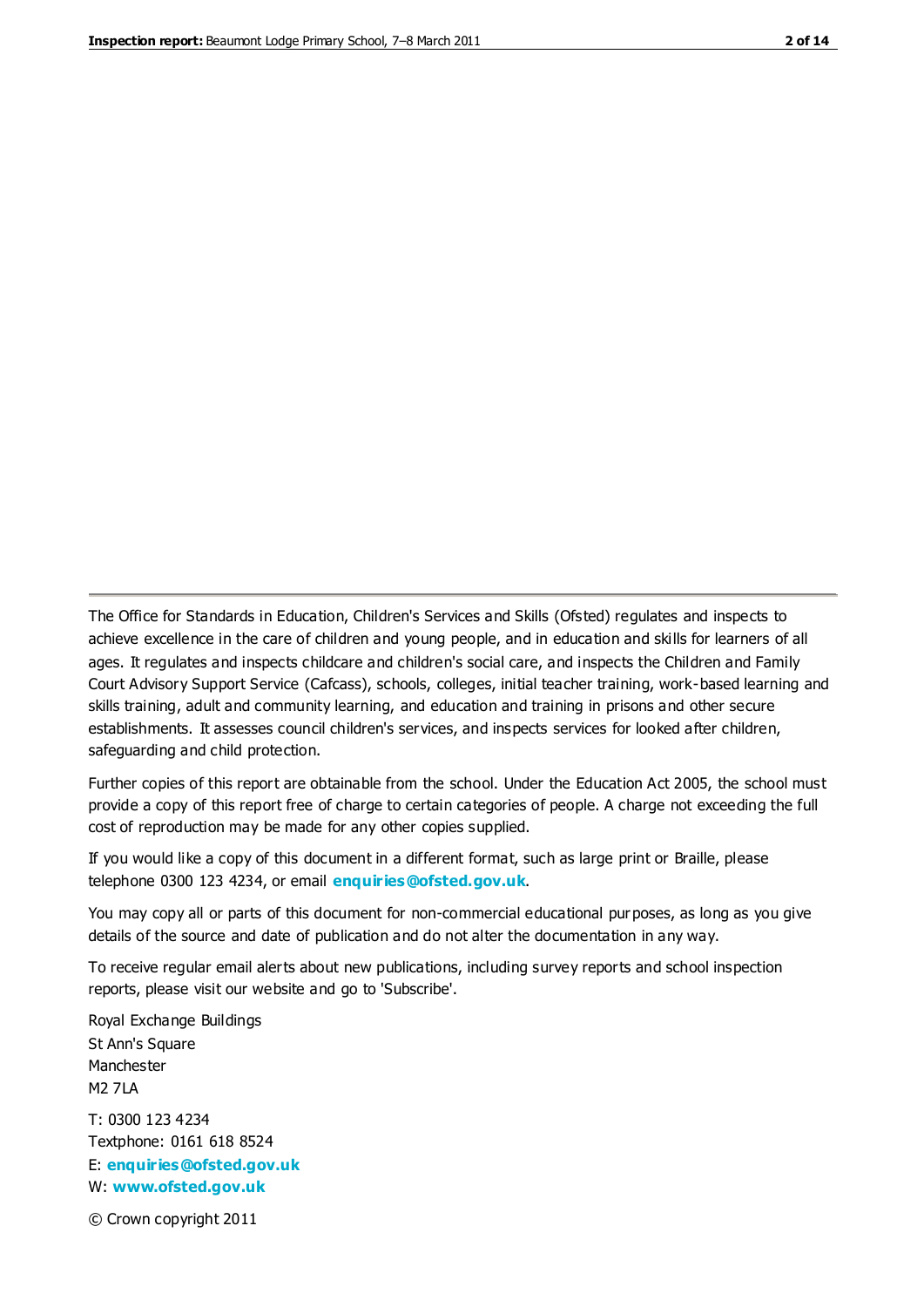# **Introduction**

This inspection was carried out by three additional inspectors. The inspectors visited 18 lessons, observing eight teachers, all of whom were seen at least twice. They also observed some sessions where pupils were withdrawn for additional support. They held meetings with groups of pupils, staff and members of the governing body. They observed the school's work, and looked at its methods for tracking pupils' progress, at a range of school documents, including its policies, minutes of governing body meetings, monitoring records, an extensive sample of pupils' work, and reports from the School Improvement Partner. Thirty-two responses from parents or carers to the Ofsted questionnaire were received and considered, along with questionnaires completed by staff and pupils.

The inspection team reviewed many aspects of the school's work. It looked in detail at a number of key areas.

- Inspectors explored the causes of the apparently inadequate progress made by pupils in Year 6 in 2010, and checked if the actions necessary to prevent a recurrence of this in 2011 have been taken.
- They considered if the school's leaders have the necessary knowledge, drive and ambition to enable the school to move forward without external support.
- They looked at whether teaching is good enough throughout the school to ensure that pupils are making at least satisfactory progress.

# **Information about the school**

Beaumont Lodge is a broadly average-sized primary school. An above-average percentage of pupils are known to be eligible for free school meals. The proportion of pupils of minority ethnic heritage is average. The proportion of pupils for whom English is an additional language is broadly average, though few are at the early stage of learning English. The proportion of pupils with special educational needs and/or disabilities is average, though the proportion with a statement of special educational need is above average. The headteacher has been in post for three years but there have been a number of other changes to the leadership team since the last inspection.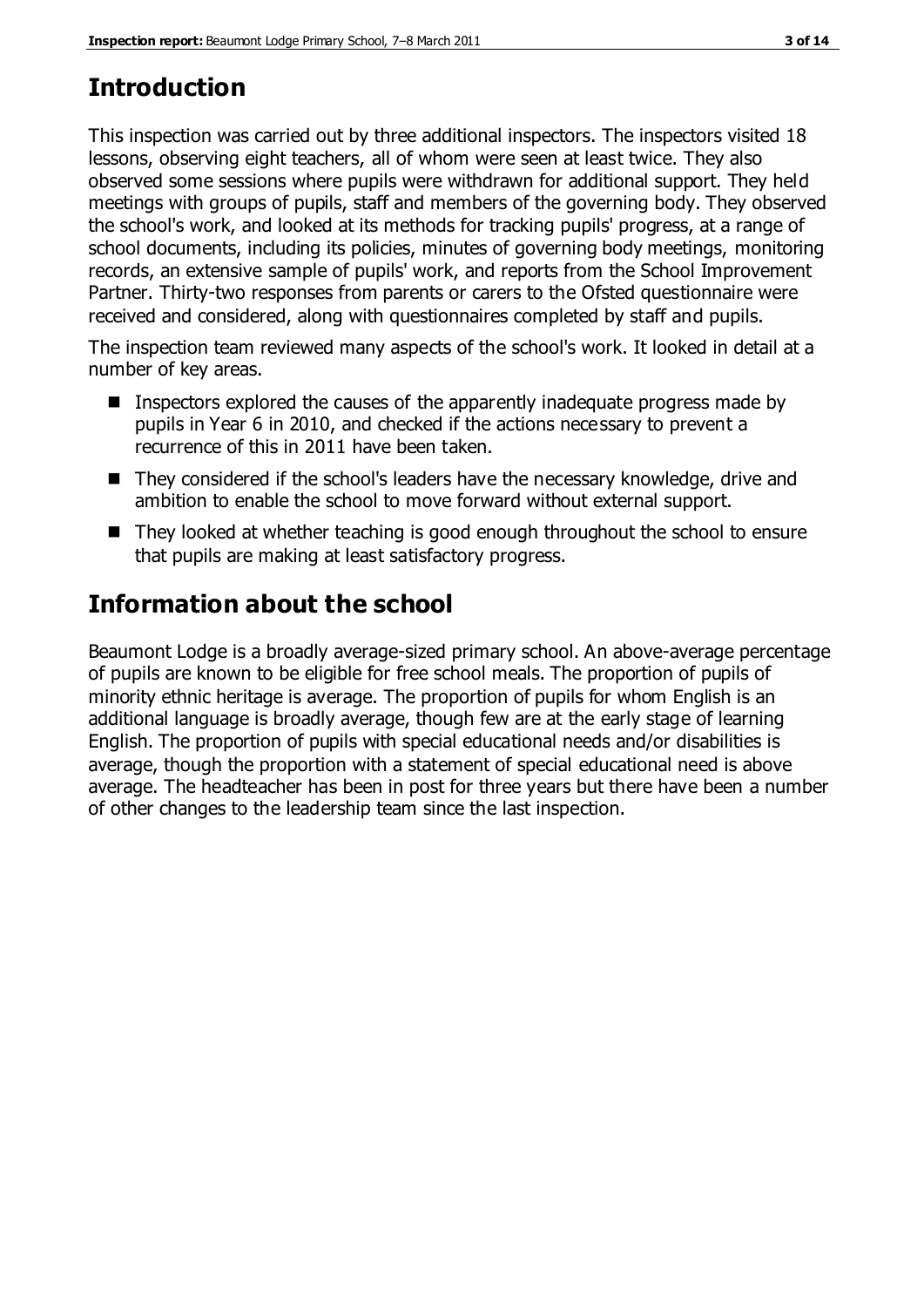# **Inspection judgements**

| Overall effectiveness: how good is the school?  |  |  |
|-------------------------------------------------|--|--|
|                                                 |  |  |
| The school's capacity for sustained improvement |  |  |

## **Main findings**

This is a satisfactory school. It is improving rapidly under the strong and purposeful leadership of the headteacher. The acceleration in recent times has been appreciable as particular staff skills have been thoughtfully and effectively deployed. The apparent sudden drop in the progress of pupils at the end of Key Stage 2 in 2010 was due to a combination of circumstances including: a very significant change in the pupil population; a marked reduction in the size of the cohort; staff illness and absence; and inaccurate measures of pupils starting points. Pupils currently in Year 6 are on track to reach higher standards than in previous years, from a lower starting point.

Pupils' achievement is satisfactory. Children join the school with standards below those expected for their age. At the end of Year 6, attainment in English and mathematics is slightly below average. Strong indications of improving learning and progress are evident, particularly for older pupils. The legacy of slow progress caused by poor teaching in the past still affects the long-term achievement of some pupils. Inspection evidence shows that whilst many pupils are now learning well and making good progress, the learning of a minority is only satisfactory because of inconsistencies across the school. This extends to the Early Years Foundation Stage where children progress at different rates in Reception class and in the Nursery. Pupils with special educational needs and/or disabilities achieve well. All other groups of pupils make at least satisfactory progress, including more-able pupils, those from minority ethnic backgrounds and those who speak English as an additional language.

Pupils and their families are well known to staff. Links between school and home are strong. Support for pupils whose circumstances make them vulnerable is good, and this allows them to take a full part in what the school has to offer. Pupils have good attitudes to learning in lessons, built successfully on strong foundations of respect and tolerance established by all adults in the school. Teaching is improving and though satisfactory, it is sometimes outstanding. Teaching is less effective when teachers give extended explanations, to which pupils listen politely, instead of letting them find things out for themselves. Good assessment arrangements give an accurate picture of what pupils know and can do, but this information is not always used to best effect when planning work in lessons. This slows pupils' progress. The recently reorganised curriculum is providing many pupils with opportunities to apply previous learning across a range of subjects, but its full effectiveness is unproven. Leaders in the Early Years Foundation Stage, new to their role, are improving the planning of activities. Outdoor facilities are not used to best effect to further children's learning.

Self-evaluation is accurate because the school measures its effectiveness objectively against pupils' achievement. Evaluation of learning across the school is reliable, and the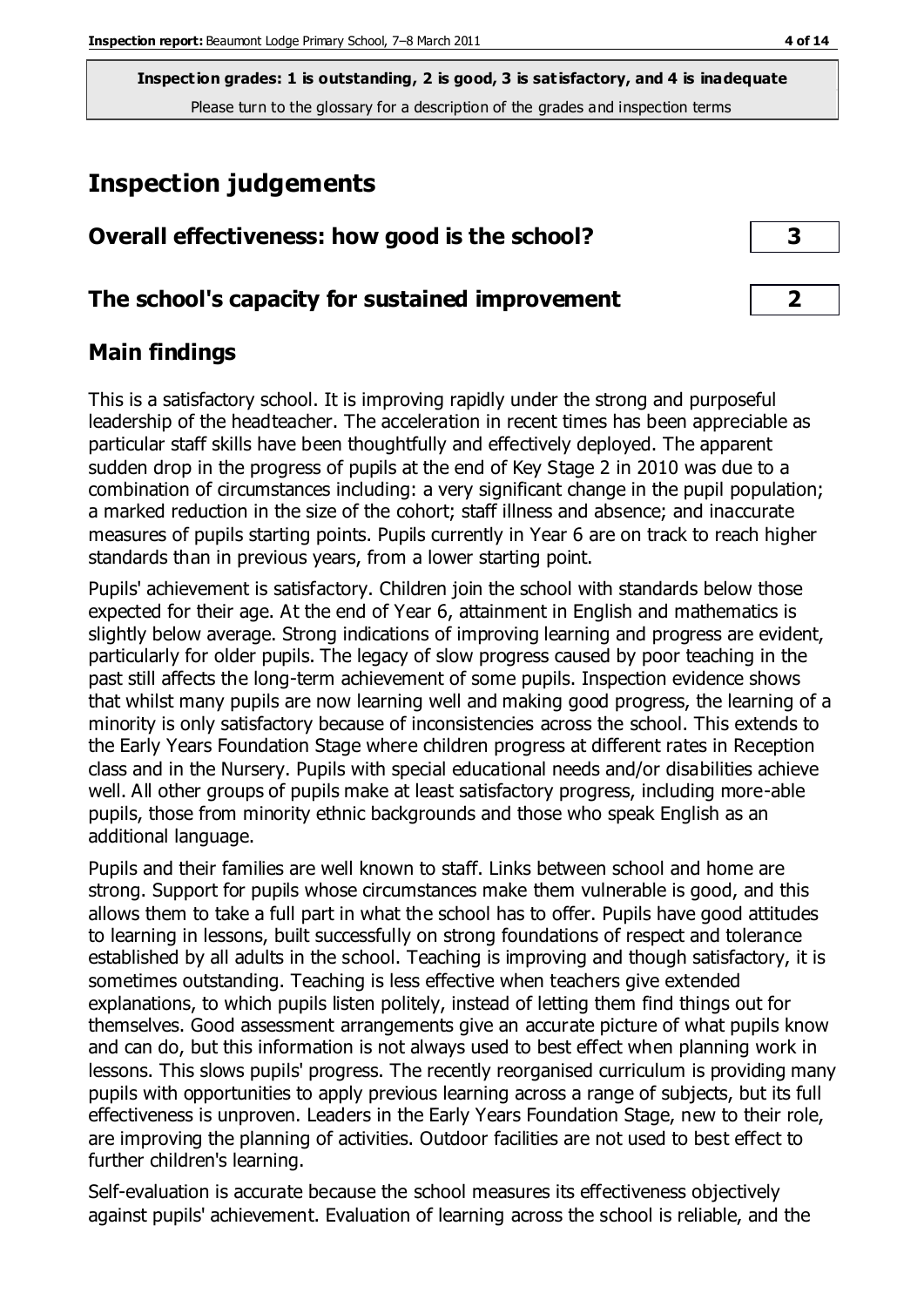school has a clear picture of its weaknesses, which are being addressed in turn. The school has good capacity to secure further improvements.

About 40% of the schools whose overall effectiveness is judged satisfactory may receive a monitoring visit by an Ofsted inspector before their next section 5 inspection.

## **What does the school need to do to improve further?**

- Improve the rate at which pupils learn in lessons by:
	- $-$  reducing the time pupils spend listening to explanations at the start of each lesson
	- increasing the opportunities pupils have to learn independently through investigation, discussion and problem solving
	- ensuring that work is planned which more accurately meets the learning needs of individual pupils.
- $\blacksquare$  Increase the effectiveness of the curriculum by:
	- $-$  ensuring that all pupils have many opportunities to practise the skills they have learned in one subject across a range of other subjects
	- checking closely that pupils are making good enough progress in subjects other than English and mathematics.
- **IMPROVE OUTCOMES for children in the Early Years Foundation Stage by:** 
	- ensuring that full use is made of outdoor spaces and resources to inspire, secure and consolidate children's learning
	- dovetailing the planning of activities taking place in Nursery and Reception classes so that all children gain maximum benefit from a well-balanced range of teacher-led and self-chosen activities.

## **Outcomes for individuals and groups of pupils 3**

Achievement is satisfactory rather than good because the pace of learning varies between classes. Pupils pay good attention in lessons, do as they are asked, and demonstrate good respect for each other's views. They sustain concentration well and persevere with tasks they are set. They respond with enthusiasm well when given opportunities to work independently. For example, Year 4 pupils became completely involved with using mirrors and folding paper to work out lines of symmetry in a range of objects or pictures, and passionately gave full explanations to the rest of the class in order to test their hypotheses. In a Year 3 lesson, pupils were busily engaged collecting and collating data from a range of sources. They discussed and argued over their findings in their respective groups, using appropriate technical language, for the most part working without direct intervention from adults. On the other hand, when pupils have to sit passively listening for extended periods, they inevitably lose concentration and their learning slows. Pupils with special educational needs and/or disabilities make better progress than their classmates because of the skilled and dedicated support they receive. For example, their learning in numeracy greatly exceeds national expectation because of small group tuition.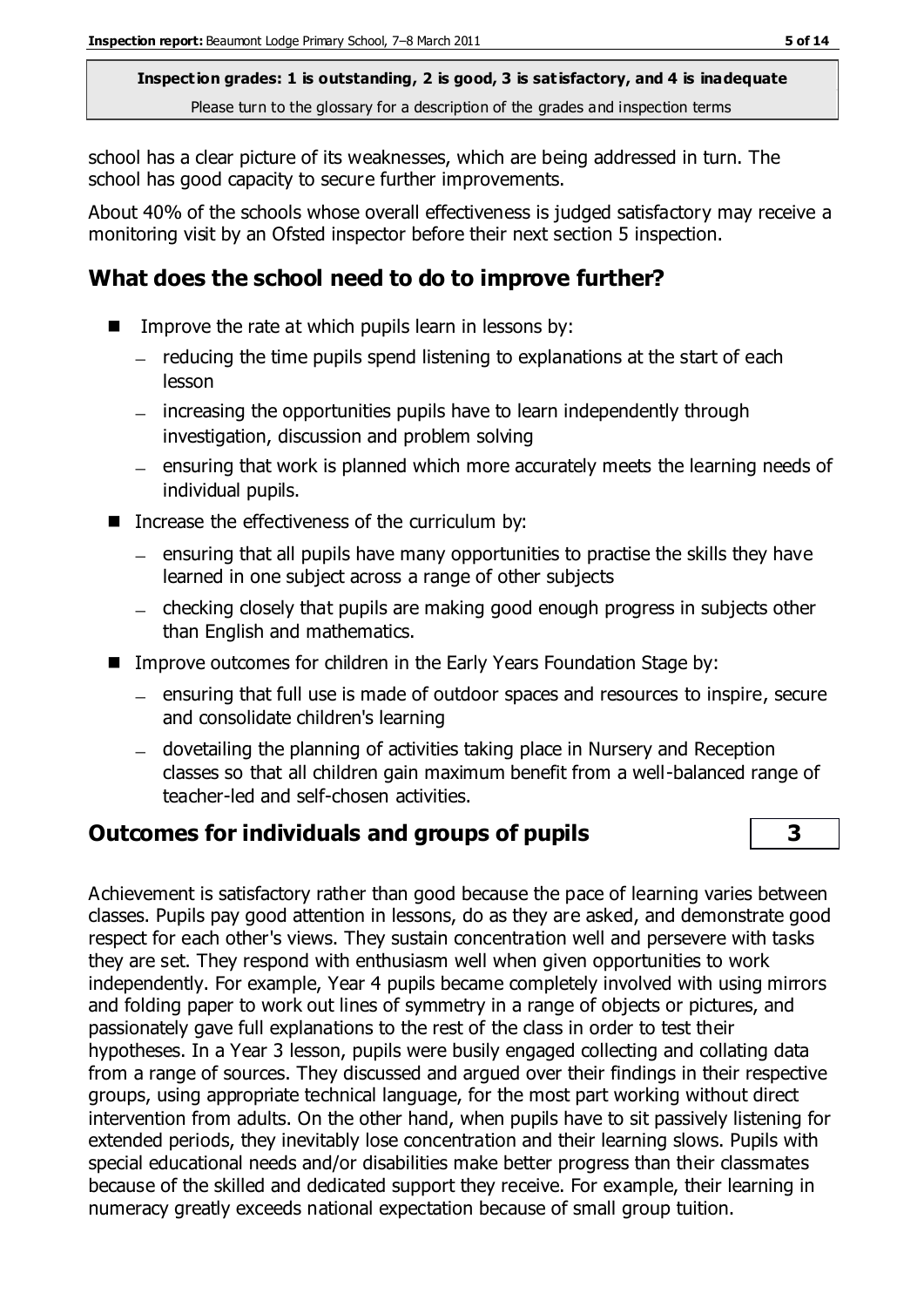Pupils say they enjoy coming to school, not least because the well-run breakfast club gets many of them off to a good start. They say that they feel safe here, and can explain convincingly why this is so. They say that bullying is rare, though they know what to do if it does occur. In their view, other pupils, 'usually the younger ones', are simply 'getting a bit excited'. They enjoy taking on responsibility whether as 'red hat' play leaders, as reading buddies for younger pupils, as assembly 'spotters', as librarians, or as avid recyclers. The strong community spirit in the school is exemplified through links with the church, industry, the local high school, family learning days, fashion shows, and a plethora of other well-supported activities. Pupils' spiritual, moral, social and cultural development is good. Their thoughtful views informed and prompted the school's work to extend contacts with dissimilar schools in the city and further afield in Africa. This work is underpinned by sensitive discussion in lessons, and opportunities for reflection in assemblies. When they leave school at the end of Year 6, pupils are well mannered, considerate and confident young citizens, satisfactorily prepared for the next stage of their education.

These are the grades for pupils' outcomes

| Pupils' achievement and the extent to which they enjoy their learning                                                     | 3            |
|---------------------------------------------------------------------------------------------------------------------------|--------------|
| Taking into account:<br>Pupils' attainment <sup>1</sup>                                                                   | 3            |
| The quality of pupils' learning and their progress                                                                        | 3            |
| The quality of learning for pupils with special educational needs and/or disabilities<br>and their progress               | 2            |
| The extent to which pupils feel safe                                                                                      | $\mathbf{z}$ |
| Pupils' behaviour                                                                                                         | $\mathbf{2}$ |
| The extent to which pupils adopt healthy lifestyles                                                                       | 2            |
| The extent to which pupils contribute to the school and wider community                                                   | $\mathbf{2}$ |
| The extent to which pupils develop workplace and other skills that will contribute to<br>their future economic well-being | 3            |
| Taking into account:<br>Pupils' attendance <sup>1</sup>                                                                   | 3            |
| The extent of pupils' spiritual, moral, social and cultural development                                                   | 2            |

<sup>1</sup> The grades for attainment and attendance are: 1 is high; 2 is above average; 3 is broadly average; and 4 is low

## **How effective is the provision?**

The open plan nature of the building necessitates that classrooms are calm and well ordered. They are, because relationships between pupils and adults are good, and pupils fully understand the need to respect the rights of others. Pupils listen carefully to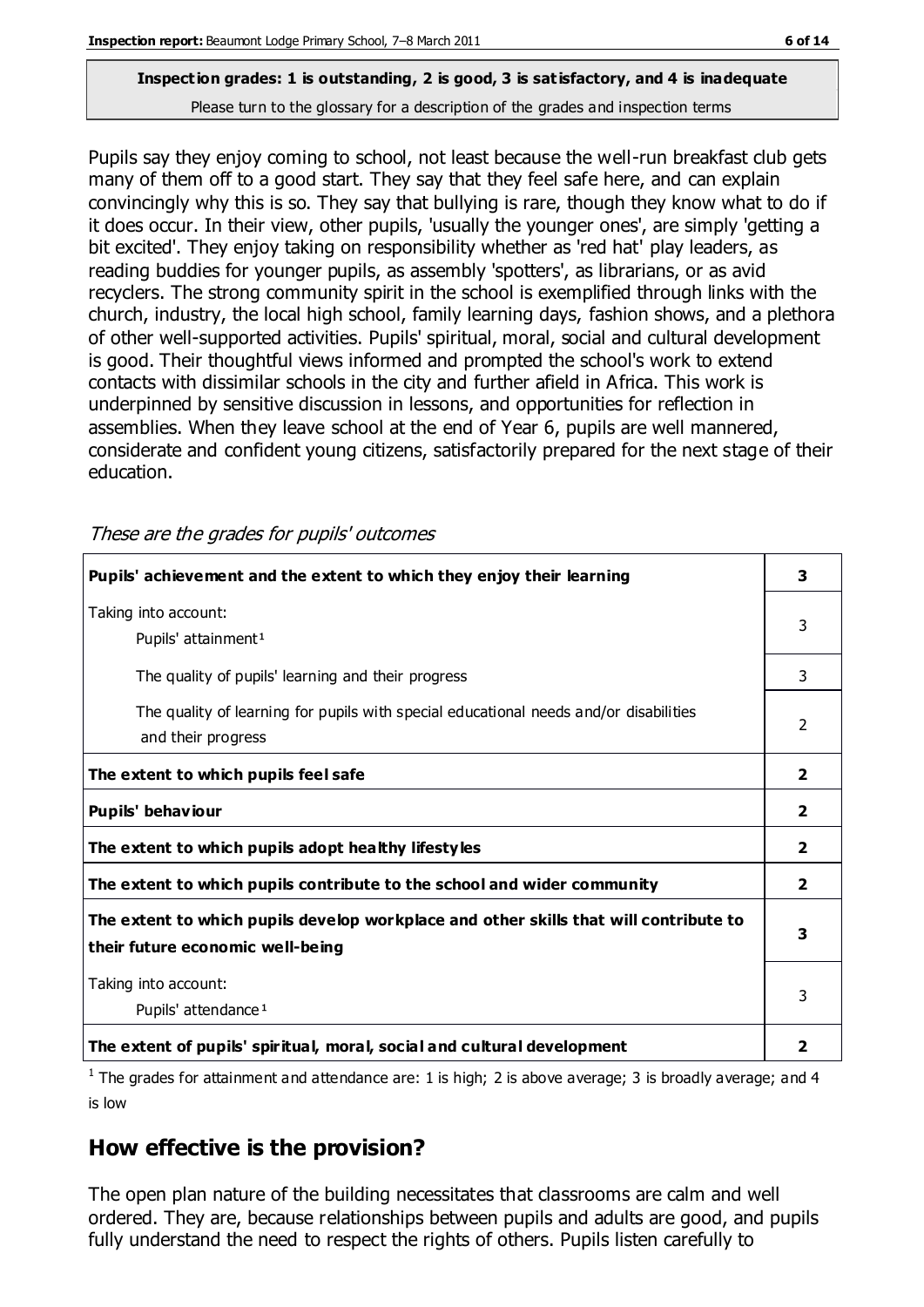instructions or guidance from the teacher and to each other's views. This enables them to offer confident explanations which add to learning, without the fear of ridicule if they get something wrong. In the best lessons, a range of challenging work is set to encourage pupils to think for themselves. The pace of learning in these lessons is good. This is particularly the case for the oldest pupils in the school who are catching up rapidly from missed learning in previous years. In a minority of lessons, learning is only satisfactory because work is either not planned in enough detail to present sufficient challenge to all pupils, or lessons do not get pupils involved in active learning quickly enough. Nonetheless, the quality of teaching is improving strongly, and all lessons seen during the inspection were at least satisfactory.

The curriculum has recently been changed to link subjects together in themes. This is encouraging pupils to develop the skills they have learned in one subject by applying them in another. This new way of working is not fully employed across the school. Procedures for measuring pupils' progress in subjects such as art, geography, French and physical education are not consistently in place. A good range of enrichment activities, including a modern foreign language for pupils in Key Stage 2, music from different cultures, and residential visits for Years 5 and 6, helps pupils to gain a good understanding of the world in which they live. This reinforces their consistently good personal development as they learn to respect diversity in all its forms.

Regular and reliable recording of pupils' personal development provides the school with information which is used sensitively to address any personal issues which arise. The effectiveness of the internal actions taken by the school to overcome difficulties is measured accurately. Adults know the pupils well and are trusted by them, and by their families. The support provided for pupils whose circumstances make them vulnerable is strong. This is well exemplified in the thriving breakfast club. The school takes prompt action to recruit additional professional support to meet particular needs, or when circumstances go beyond its own expertise.

| The quality of teaching                                                                                    | 3 |
|------------------------------------------------------------------------------------------------------------|---|
| Taking into account:<br>The use of assessment to support learning                                          |   |
| The extent to which the curriculum meets pupils' needs, including, where relevant,<br>through partnerships | З |
| The effectiveness of care, guidance and support                                                            |   |

These are the grades for the quality of provision

## **How effective are leadership and management?**

The senior leaders are a new and effective team with complementary skills and attributes. They are leading the school forward purposefully and successfully. They have successfully created a good staff team, whose morale is high. Other leaders throughout the school share a common focus on school improvement, though their involvement in checking on the quality of pupils' learning is inconsistent.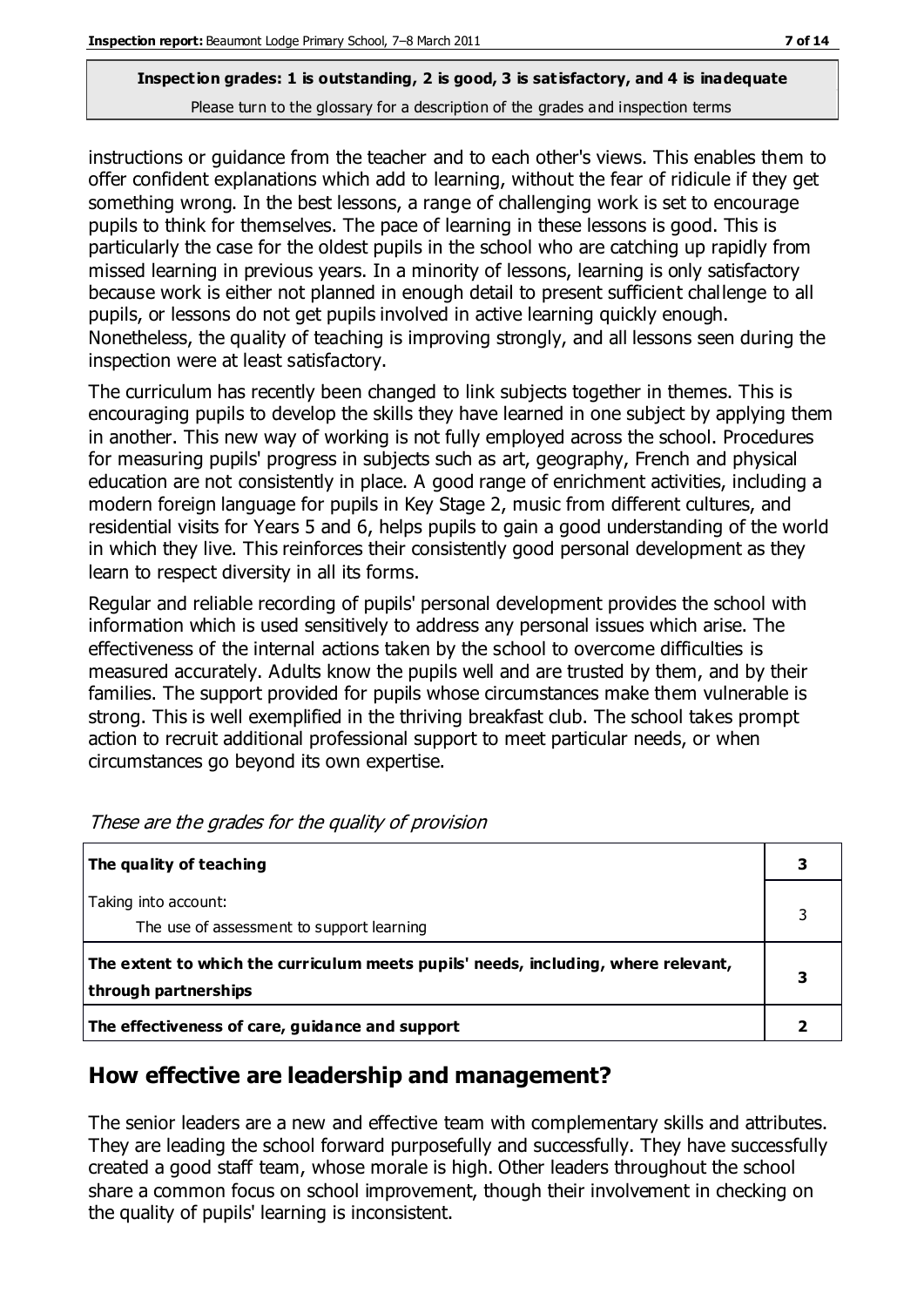Governance is satisfactory. Members of the governing body are committed to the school and give generously of their time. Nonetheless, they have not held the school to account for its academic outcomes with sufficient rigour in recent times. The governing body meets its statutory responsibilities. Safeguarding requirements are met well. The school takes its responsibilities for child protection and safeguarding very seriously, and its quality assurance procedures exceed national guidance. The promotion of pupils' individual interests is clearly at the heart of its work. There is no bias, discrimination, or oppression in this inclusive school because pupils recognise and celebrate diversity so well. The promotion of equal opportunities is satisfactory, however, because there are variations in pupils' academic progress. Parents and carers now hold the school in good regard for the quality of its work in ensuring the welfare and personal development of their children. The school's provision for community cohesion is good. Its audit recognised opportunities for improvement both nationally and internationally to underpin its already strong internal and local dimensions. These have been followed up with rigour. They have led to visits by groups of pupils to a school with a different profile across the city, e-mail communication, and visits by an adult to a school in Kenya.

| The effectiveness of leadership and management in embedding ambition and driving<br>improvement                                                                  | 2              |
|------------------------------------------------------------------------------------------------------------------------------------------------------------------|----------------|
| Taking into account:<br>The leadership and management of teaching and learning                                                                                   | 3              |
| The effectiveness of the governing body in challenging and supporting the<br>school so that weaknesses are tackled decisively and statutory responsibilities met | 3              |
| The effectiveness of the school's engagement with parents and carers                                                                                             | $\overline{2}$ |
| The effectiveness of partnerships in promoting learning and well-being                                                                                           | 3              |
| The effectiveness with which the school promotes equality of opportunity and tackles<br>discrimination                                                           | 3              |
| The effectiveness of safeguarding procedures                                                                                                                     | $\overline{2}$ |
| The effectiveness with which the school promotes community cohesion                                                                                              | 2              |
| The effectiveness with which the school deploys resources to achieve value for money                                                                             | 3              |

These are the grades for leadership and management

## **Early Years Foundation Stage**

The Early Years Foundation Stage has faced significant staffing difficulties recently. An inexperienced but skilful new leader has taken up post and has quickly identified what needs to improve. Actions to secure these improvements have begun.

Children often join the Nursery class with knowledge and skills below what is normally expected for their age in most areas of learning. This is particularly the case in communication, language and literacy, calculating, and some aspects of their personal, emotional and social development. Good links with parents and carers ensure that children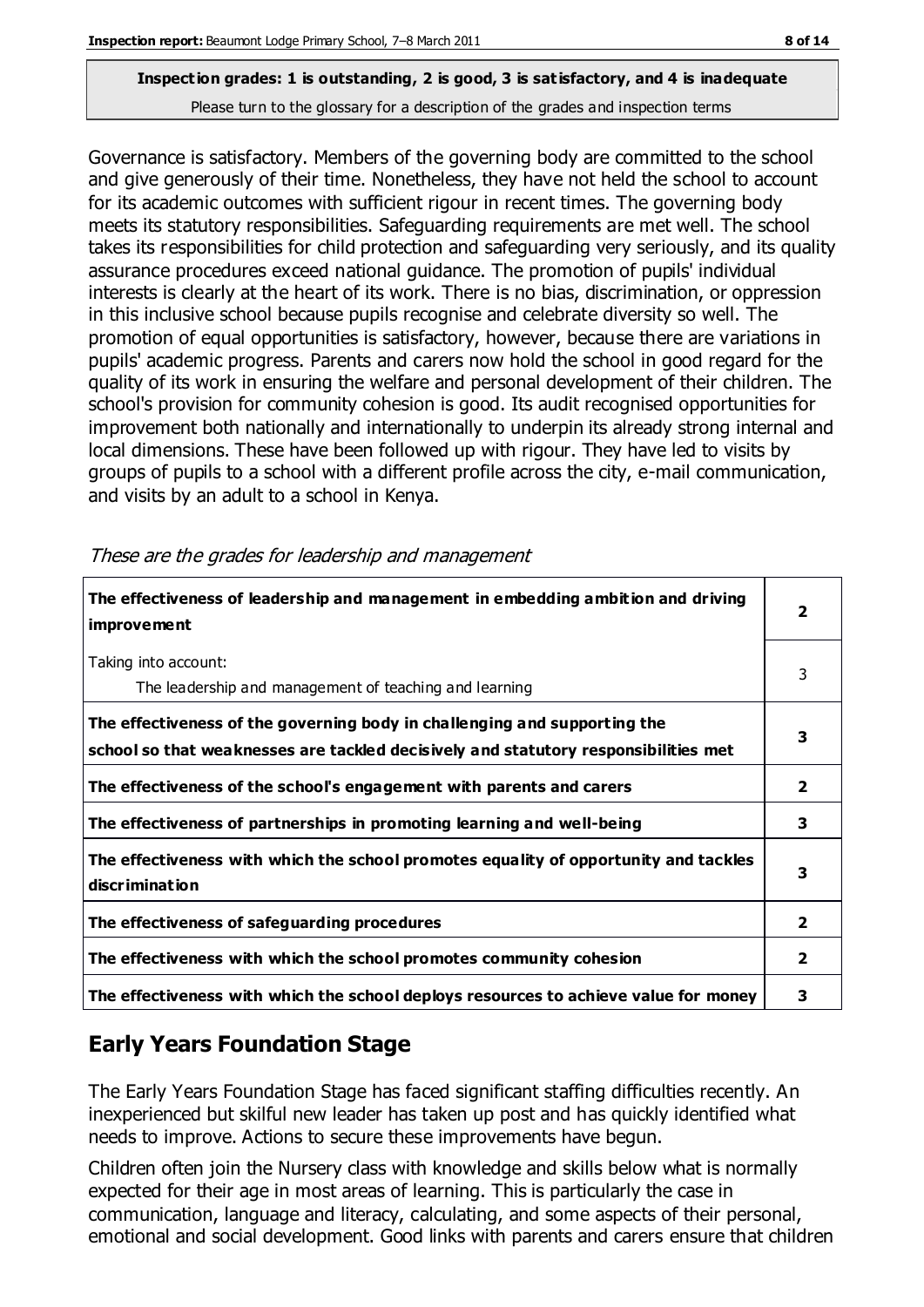settle quickly into a happy and caring environment. Adults provide good role models from which children quickly learn how to play and work together. Consequently, children behave well, sharing their thoughts, ideas and toys harmoniously, and take good care of each other. This secure foundation is the basis for the strong personal and social development that is sustained as children move through the school.

Despite these important strengths, children make satisfactory progress overall because Nursery and Reception classes do not fully coordinate their planning, and this has allowed gaps to appear in children's learning. Inspectors observed significant variations in practice, and in children's progress in lessons, when best use was not made of all aspects of provision. This was more prevalent in Nursery than in Reception. Leadership and management are satisfactory. Members of the new leadership team are growing into their roles. New leaders are focusing on bringing greater challenge to children's learning. Assessment is frequent and objective, and gathers information for teachers to plan for the immediate next steps of learning. Sometimes, the work subsequently planned does not cover those activities which children choose for themselves. Adults take good care of all the children and welfare requirements are met.

| Overall effectiveness of the Early Years Foundation Stage                             |  |  |
|---------------------------------------------------------------------------------------|--|--|
| Taking into account:<br>Outcomes for children in the Early Years Foundation Stage     |  |  |
| The quality of provision in the Early Years Foundation Stage                          |  |  |
| The effectiveness of leadership and management of the Early Years Foundation<br>Stage |  |  |

These are the grades for the Early Years Foundation Stage

## **Views of parents and carers**

A smaller proportion of parents and carers than is usual responded to the Ofsted questionnaire. They expressed very strongly positive views about the school. A small minority had concerns about how well the school deals with unacceptable behaviour. Inspectors explored this but saw only good behaviour. The many pupils inspectors spoke with did not feel that their learning was held up by poor behaviour.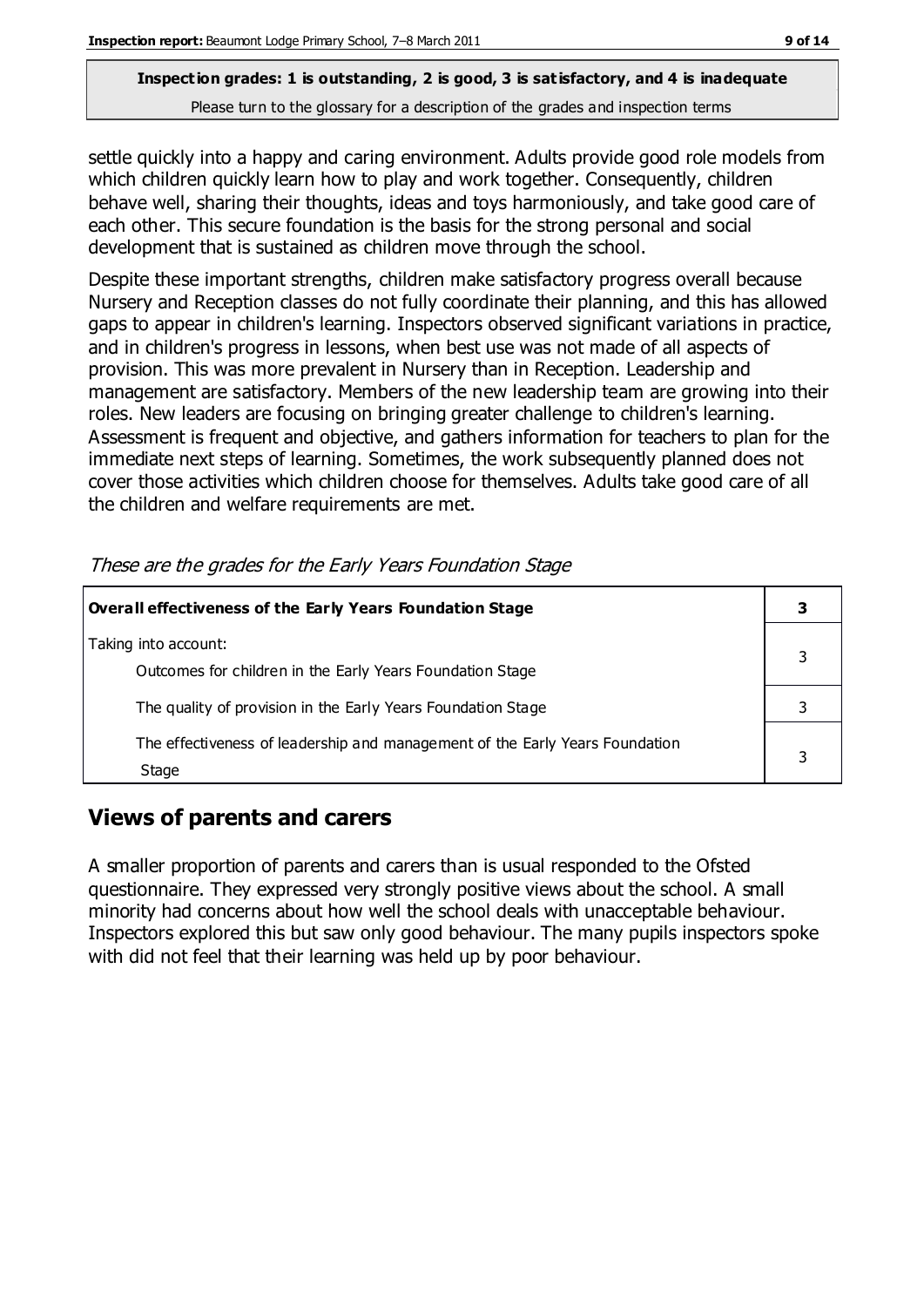#### **Responses from parents and carers to Ofsted's questionnaire**

Ofsted invited all the registered parents and carers of pupils registered at Beaumont Lodge Primary School to complete a questionnaire about their views of the school.

In the questionnaire, parents and carers were asked to record how strongly they agreed with 13 statements about the school. The inspection team received 32 completed questionnaires by the end of the on-site inspection. In total, there are 202 pupils registered at the school.

| <b>Statements</b>                                                                                                                                                                                                                                       | <b>Strongly</b><br>agree |               |              | <b>Agree</b>  | <b>Disagree</b> |               | <b>Strongly</b><br>disagree |               |
|---------------------------------------------------------------------------------------------------------------------------------------------------------------------------------------------------------------------------------------------------------|--------------------------|---------------|--------------|---------------|-----------------|---------------|-----------------------------|---------------|
|                                                                                                                                                                                                                                                         | <b>Total</b>             | $\frac{0}{0}$ | <b>Total</b> | $\frac{0}{0}$ | <b>Total</b>    | $\frac{0}{0}$ | <b>Total</b>                | $\frac{0}{0}$ |
| My child enjoys school                                                                                                                                                                                                                                  | 26                       | 81            | 6            | 19            | 0               | 0             | $\mathbf 0$                 | $\mathbf 0$   |
| The school keeps my child<br>safe                                                                                                                                                                                                                       | 22                       | 69            | 10           | 31            | 0               | 0             | $\mathbf 0$                 | $\mathbf 0$   |
| My school informs me about<br>my child's progress                                                                                                                                                                                                       | 16                       | 50            | 16           | 50            | 0               | $\mathbf 0$   | $\mathbf 0$                 | $\mathbf 0$   |
| My child is making enough<br>progress at this school                                                                                                                                                                                                    | 17                       | 53            | 15           | 47            | 0               | 0             | 0                           | $\mathbf 0$   |
| The teaching is good at this<br>school                                                                                                                                                                                                                  | 16                       | 50            | 16           | 50            | 0               | 0             | $\mathbf 0$                 | $\mathbf 0$   |
| The school helps me to<br>support my child's learning                                                                                                                                                                                                   | 14                       | 44            | 18           | 56            | 0               | 0             | $\mathbf 0$                 | $\mathbf 0$   |
| The school helps my child to<br>have a healthy lifestyle                                                                                                                                                                                                | 15                       | 47            | 17           | 53            | 0               | $\mathbf 0$   | $\mathbf 0$                 | $\mathbf 0$   |
| The school makes sure that<br>my child is well prepared for<br>the future (for example<br>changing year group,<br>changing school, and for<br>children who are finishing<br>school, entering further or<br>higher education, or entering<br>employment) | 12                       | 38            | 18           | 56            | $\mathbf 0$     | $\mathbf{0}$  | $\mathbf 0$                 | $\mathbf 0$   |
| The school meets my child's<br>particular needs                                                                                                                                                                                                         | 11                       | 34            | 20           | 63            | 1               | 3             | $\mathbf 0$                 | $\mathbf 0$   |
| The school deals effectively<br>with unacceptable behaviour                                                                                                                                                                                             | 10                       | 31            | 17           | 53            | 5               | 16            | $\mathbf 0$                 | 0             |
| The school takes account of<br>my suggestions and concerns                                                                                                                                                                                              | 14                       | 44            | 16           | 50            | $\overline{2}$  | 6             | 0                           | 0             |
| The school is led and<br>managed effectively                                                                                                                                                                                                            | 13                       | 41            | 19           | 59            | $\mathbf 0$     | $\mathbf 0$   | $\mathbf 0$                 | $\mathbf 0$   |
| Overall, I am happy with my<br>child's experience at this<br>school                                                                                                                                                                                     | 20                       | 63            | 12           | 38            | $\pmb{0}$       | 0             | $\mathbf 0$                 | $\mathbf 0$   |

The table above summarises the responses that parents and carers made to each statement. The percentages indicate the proportion of parents and carers giving that response out of the total number of completed questionnaires. Where one or more parents and carers chose not to answer a particular question, the percentages will not add up to 100%.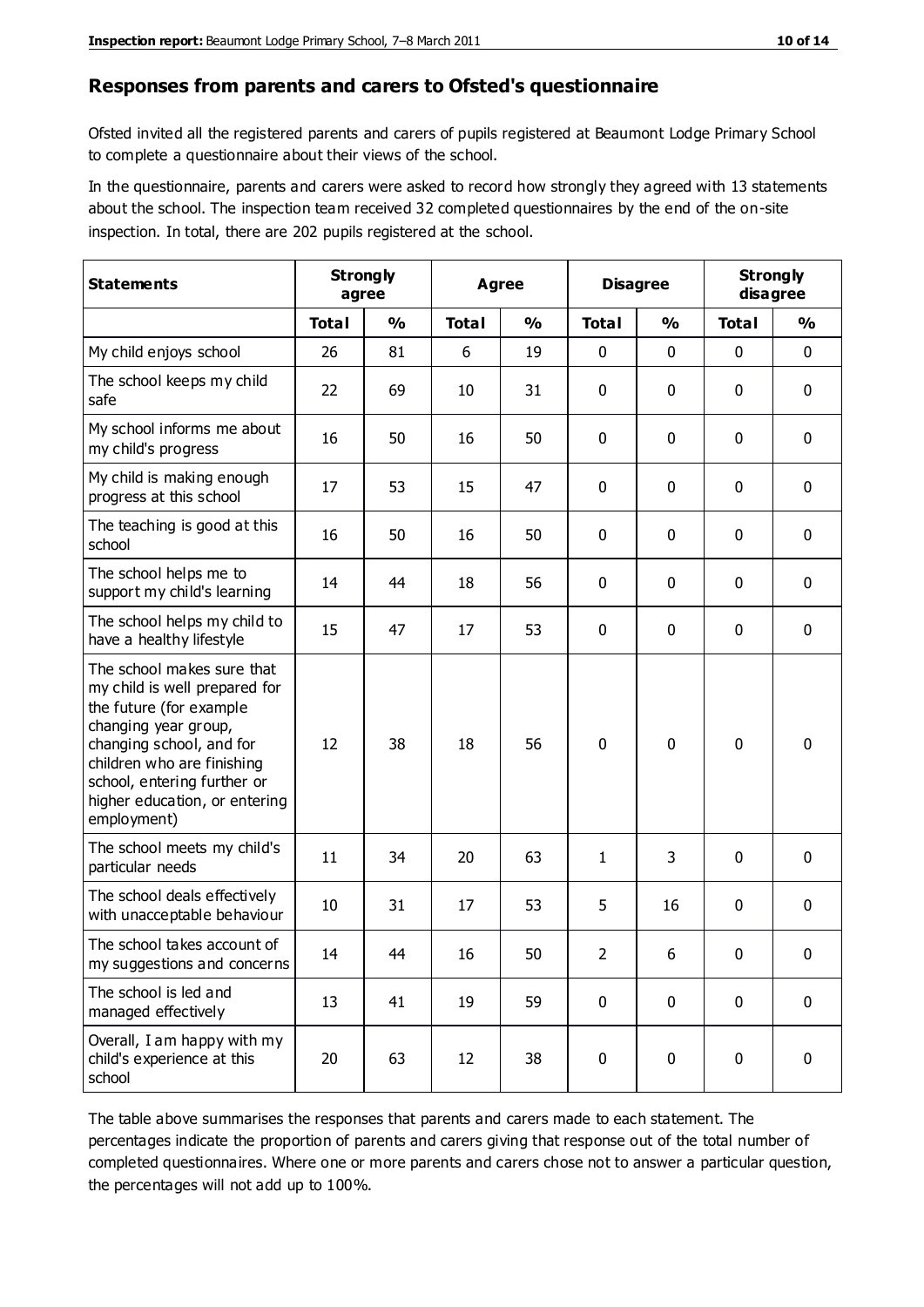## **Glossary**

| Grade   | <b>Judgement</b> | <b>Description</b>                                                                                                                                                                                                            |
|---------|------------------|-------------------------------------------------------------------------------------------------------------------------------------------------------------------------------------------------------------------------------|
| Grade 1 | Outstanding      | These features are highly effective. An outstanding school<br>provides exceptionally well for all its pupils' needs.                                                                                                          |
| Grade 2 | Good             | These are very positive features of a school. A school that<br>is good is serving its pupils well.                                                                                                                            |
| Grade 3 | Satisfactory     | These features are of reasonable quality. A satisfactory<br>school is providing adequately for its pupils.                                                                                                                    |
| Grade 4 | Inadequate       | These features are not of an acceptable standard. An<br>inadequate school needs to make significant improvement<br>in order to meet the needs of its pupils. Ofsted inspectors<br>will make further visits until it improves. |

## **What inspection judgements mean**

## **Overall effectiveness of schools**

|                       | Overall effectiveness judgement (percentage of schools) |      |                     |                   |
|-----------------------|---------------------------------------------------------|------|---------------------|-------------------|
| <b>Type of school</b> | <b>Outstanding</b>                                      | Good | <b>Satisfactory</b> | <b>Inadequate</b> |
| Nursery schools       | 59                                                      | 35   | 3                   | 3                 |
| Primary schools       | 9                                                       | 44   | 39                  | 7                 |
| Secondary schools     | 13                                                      | 36   | 41                  | 11                |
| Sixth forms           | 15                                                      | 39   | 43                  | 3                 |
| Special schools       | 35                                                      | 43   | 17                  | 5                 |
| Pupil referral units  | 21                                                      | 42   | 29                  | 9                 |
| All schools           | 13                                                      | 43   | 37                  | 8                 |

New school inspection arrangements were introduced on 1 September 2009. This means that inspectors now make some additional judgements that were not made previously.

The data in the table above are for the period 1 September 2009 to 31 August 2010 and are consistent with the latest published official statistics about maintained school inspection outcomes (see **[www.ofsted.gov.uk](http://www.ofsted.gov.uk/)**).

The sample of schools inspected during 2009/10 was not representative of all sc hools nationally, as weaker schools are inspected more frequently than good or outstanding schools.

Percentages are rounded and do not always add exactly to 100.

Sixth form figures reflect the judgements made for the overall effectiveness of the sixth form in secondary schools, special schools and pupil referral units.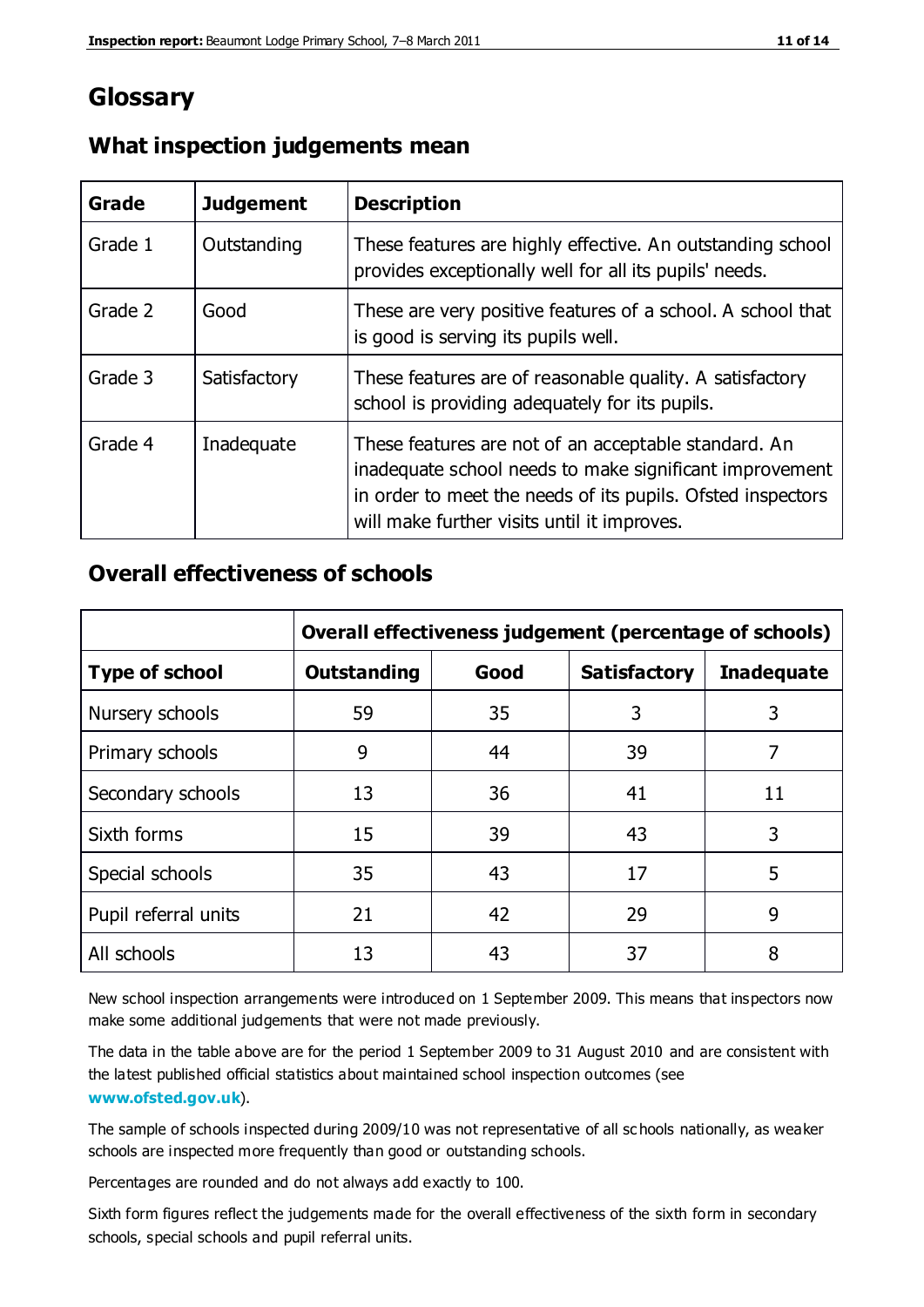# **Common terminology used by inspectors**

| Achievement:                  | the progress and success of a pupil in their learning,<br>development or training.                                                                                                                                                          |  |
|-------------------------------|---------------------------------------------------------------------------------------------------------------------------------------------------------------------------------------------------------------------------------------------|--|
| Attainment:                   | the standard of the pupils' work shown by test and<br>examination results and in lessons.                                                                                                                                                   |  |
| Capacity to improve:          | the proven ability of the school to continue<br>improving. Inspectors base this judgement on what<br>the school has accomplished so far and on the quality<br>of its systems to maintain improvement.                                       |  |
| Leadership and management:    | the contribution of all the staff with responsibilities,<br>not just the headteacher, to identifying priorities,<br>directing and motivating staff and running the school.                                                                  |  |
| Learning:                     | how well pupils acquire knowledge, develop their<br>understanding, learn and practise skills and are<br>developing their competence as learners.                                                                                            |  |
| <b>Overall effectiveness:</b> | inspectors form a judgement on a school's overall<br>effectiveness based on the findings from their<br>inspection of the school. The following judgements,<br>in particular, influence what the overall effectiveness<br>judgement will be. |  |
|                               | The school's capacity for sustained<br>improvement.                                                                                                                                                                                         |  |
|                               | Outcomes for individuals and groups of pupils.                                                                                                                                                                                              |  |
|                               | The quality of teaching.                                                                                                                                                                                                                    |  |
|                               | The extent to which the curriculum meets<br>pupils' needs, including, where relevant,<br>through partnerships.                                                                                                                              |  |
|                               | The effectiveness of care, guidance and<br>support.                                                                                                                                                                                         |  |
| Progress:                     | the rate at which pupils are learning in lessons and<br>over longer periods of time. It is often measured by<br>comparing the pupils' attainment at the end of a key                                                                        |  |

stage with their attainment when they started.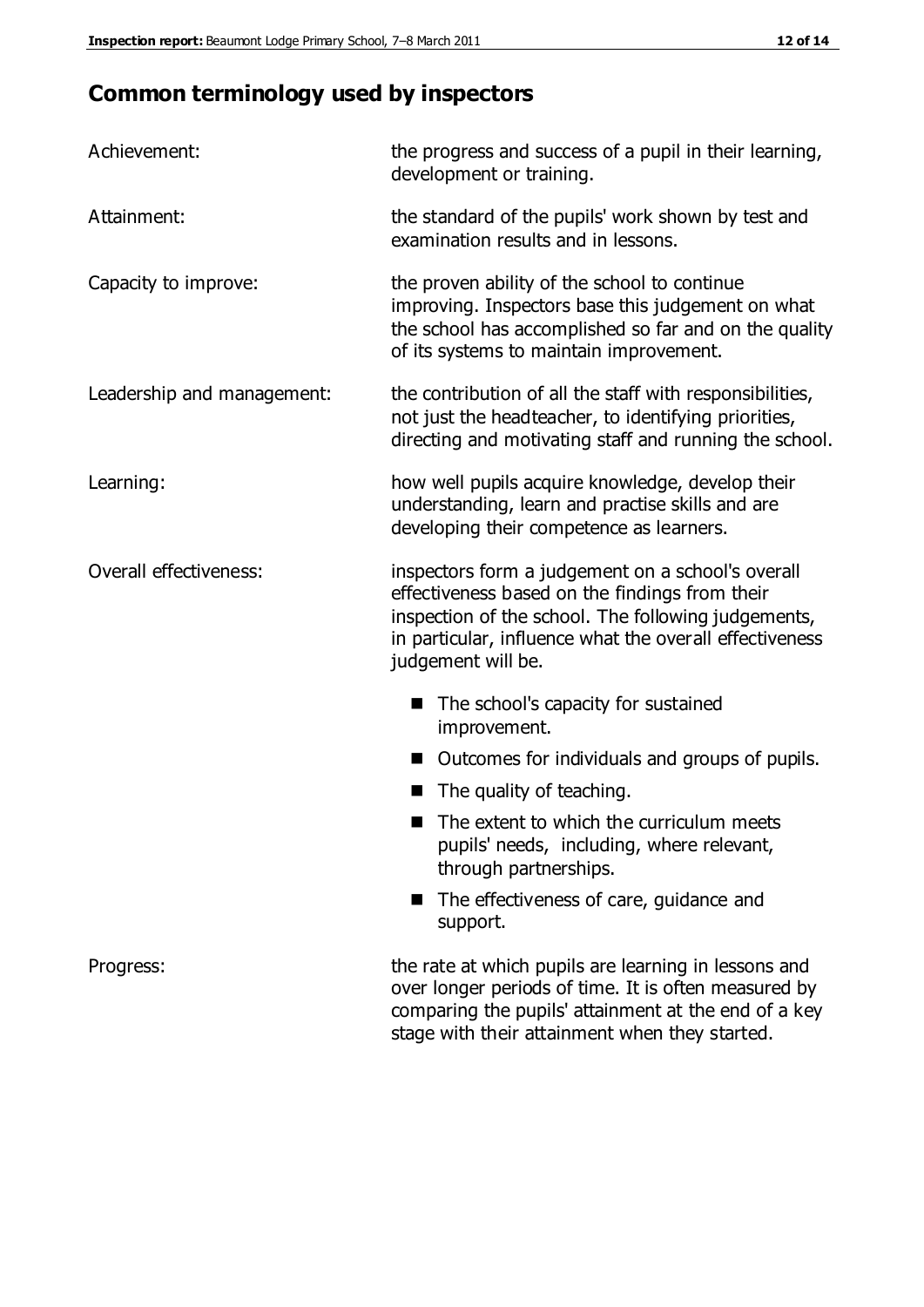## **This letter is provided for the school, parents and carers to share with their children. It describes Ofsted's main findings from the inspection of their school.**

9 March 2011

#### Dear Pupils

#### **Inspection of Beaumont Lodge Primary School, Leicester, LE4 1DT**

Thank you for being so friendly and helpful to us when we inspected your school recently. We were really impressed with your good attitudes to learning in class.

We found that Beaumont Lodge is a satisfactory school, but one which is improving quickly. At the moment, it is helping you to make satisfactory progress, but for more and more of you, progress is good. All adults in the school work hard to keep you safe and happy.

We also found that the school could do some things better, which would help you learn more than you already do. We have asked the teachers, and those who lead the school, to do the following:

- $\blacksquare$  make sure that the work you are given in lessons is neither too hard nor too easy, and give you more time to work through difficult problems for yourselves
- use themes and topics more widely in the curriculum (that is what you are given to learn about) to give you more exciting opportunities to use what you already know in a range of different circumstances
- make sure that the Nursery and Reception classes work more closely together so that everybody can have the same experiences and chances to learn well.

You can help the school to improve by letting teachers know if the work they have set for you is either too easy or too hard, and by continuing to be the polite and sensible young people you already are.

May I give you all my best wishes for the future.

Yours sincerely

Terry McDermott Lead Inspector